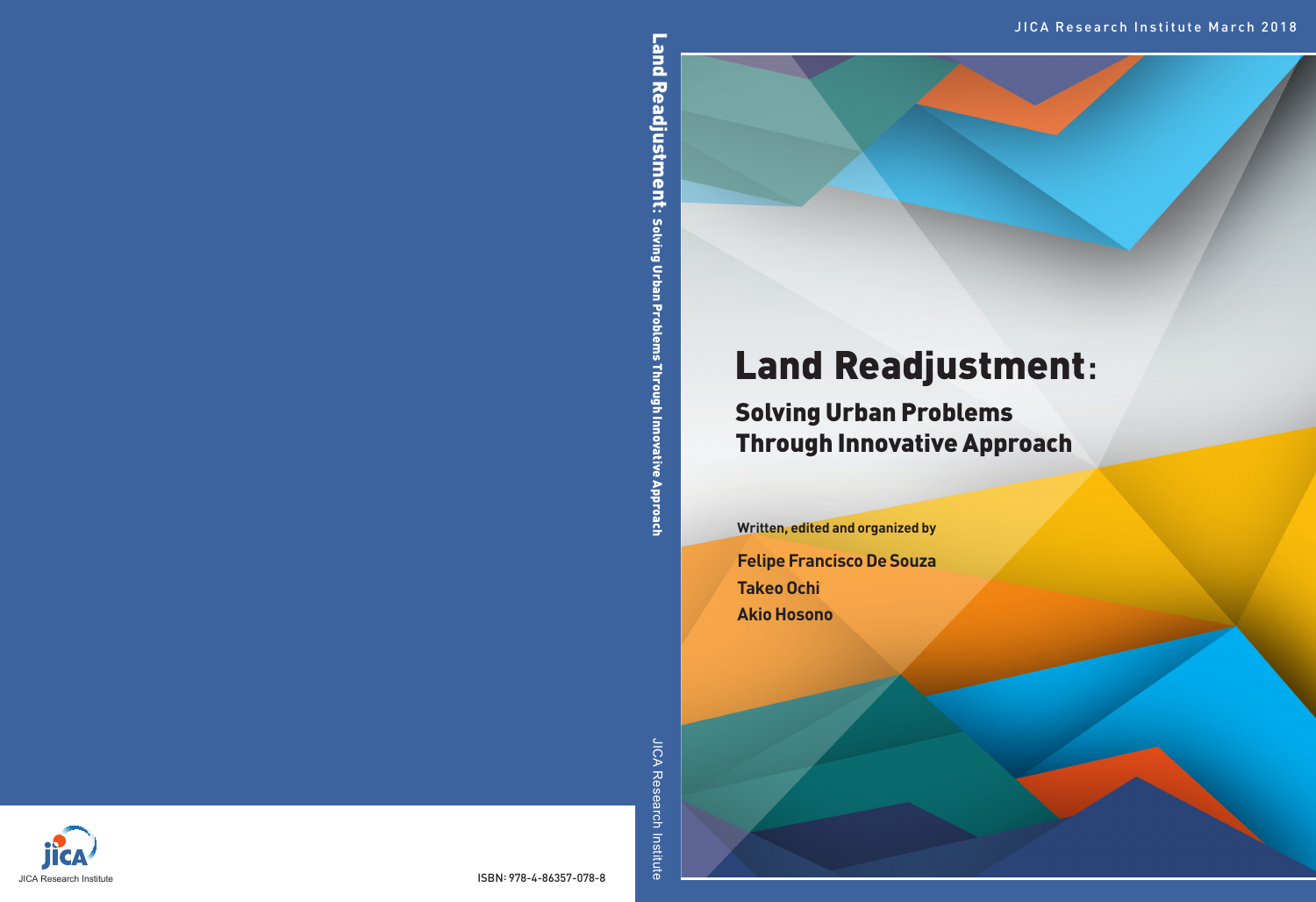#### **JICA RESEARCH INSTITUTE**

Japan International Cooperation Agency Research Institute March 2018

### **LAND READJUSTMENT: SOLVING URBAN PROBLEMS THROUGH INNOVATIVE APPROACH**

Japan International Cooperation Agency Research Institute (JICA-RI)

**Written, edited and organized by:**

**Felipe Francisco De Souza, Takeo Ochi, and Akio Hosono**

March 2018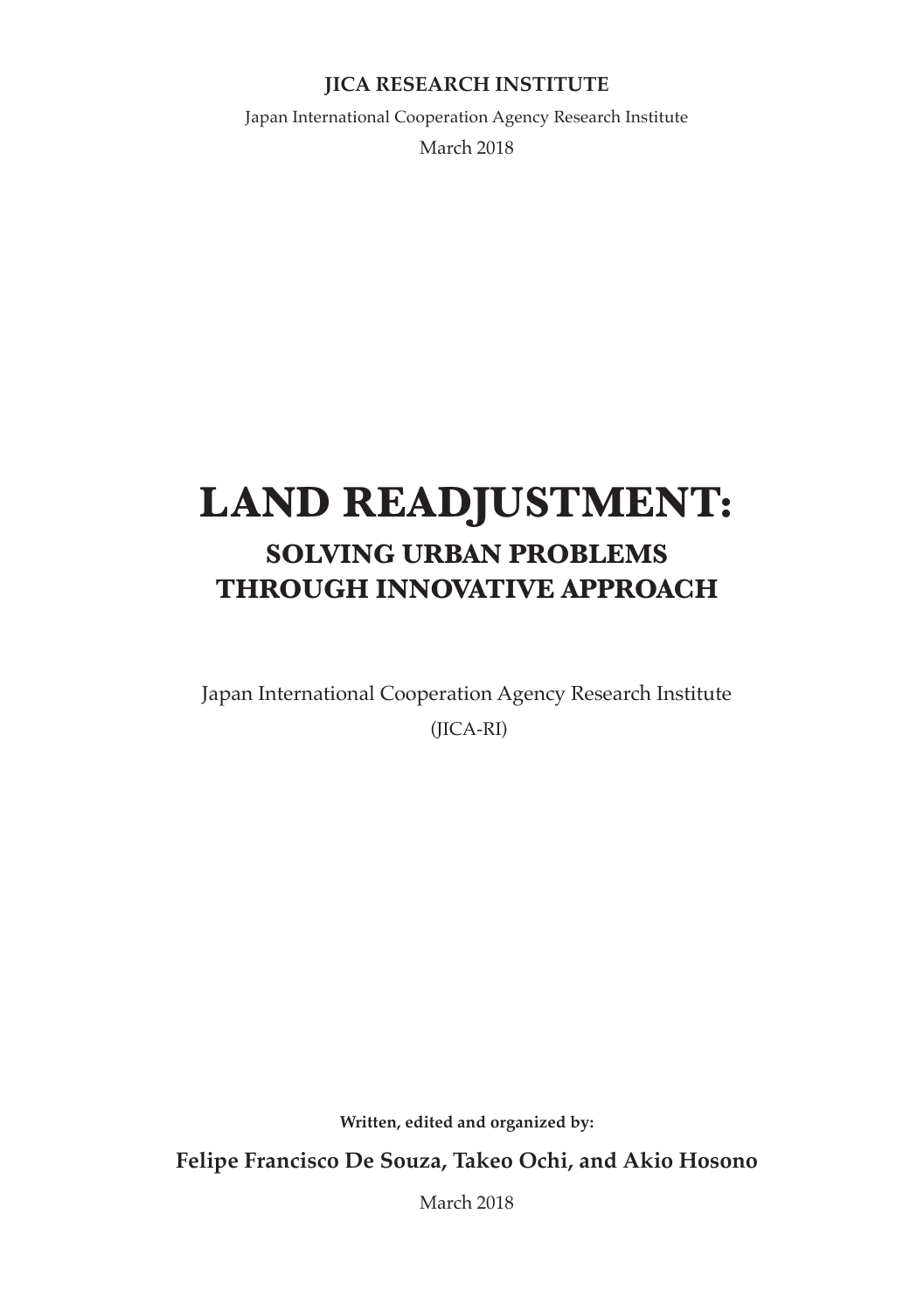"Land Readjustment: Solving Urban Problems Through Innovative Approach"

Written, edited and organized by: Felipe Francisco De Souza, Takeo Ochi, and Akio Hosono

First Edition, 2018

All rights reserved. No part of this publication, protected by copyright, shall be reproduced in any form or by any means without the prior written permission from the copyright holders. The violation of the rights mentioned herein configures the misappropriation of intellectual rights and property of the authors.

International Cataloging-in-Publication Data

SOUZA, Felipe Francisco De, OCHI, Takeo, HOSONO, Akio (ed. org.) "Land Readjustment: Solving Urban Problems Through Innovative Approach" Felipe Francisco De Souza, Takeo Ochi, Akio Hosono (ed. org.) – 1st edition – Tokyo: Japan, 2018. p.: il.

Souza, F. F., T. Ochi, and A. Hosono, eds. 2018. *Land Readjustment: Solving Urban Problems Through Innovative Approach.* 1st edition. Tokyo: Japan International Cooperation Agency Research Institute.

#### **JICA Research Institute**

10-5 Ichigaya Honmura-cho Shinjuku-ku Tokyo 162-8433, JAPAN TEL: +81-3-3269-2357 FAX: +81-3-3269-2054 Copyright © 2018 Japan International Cooperation Agency Research Institute. All rights reserved. ISBN: 978-4-86357-078-8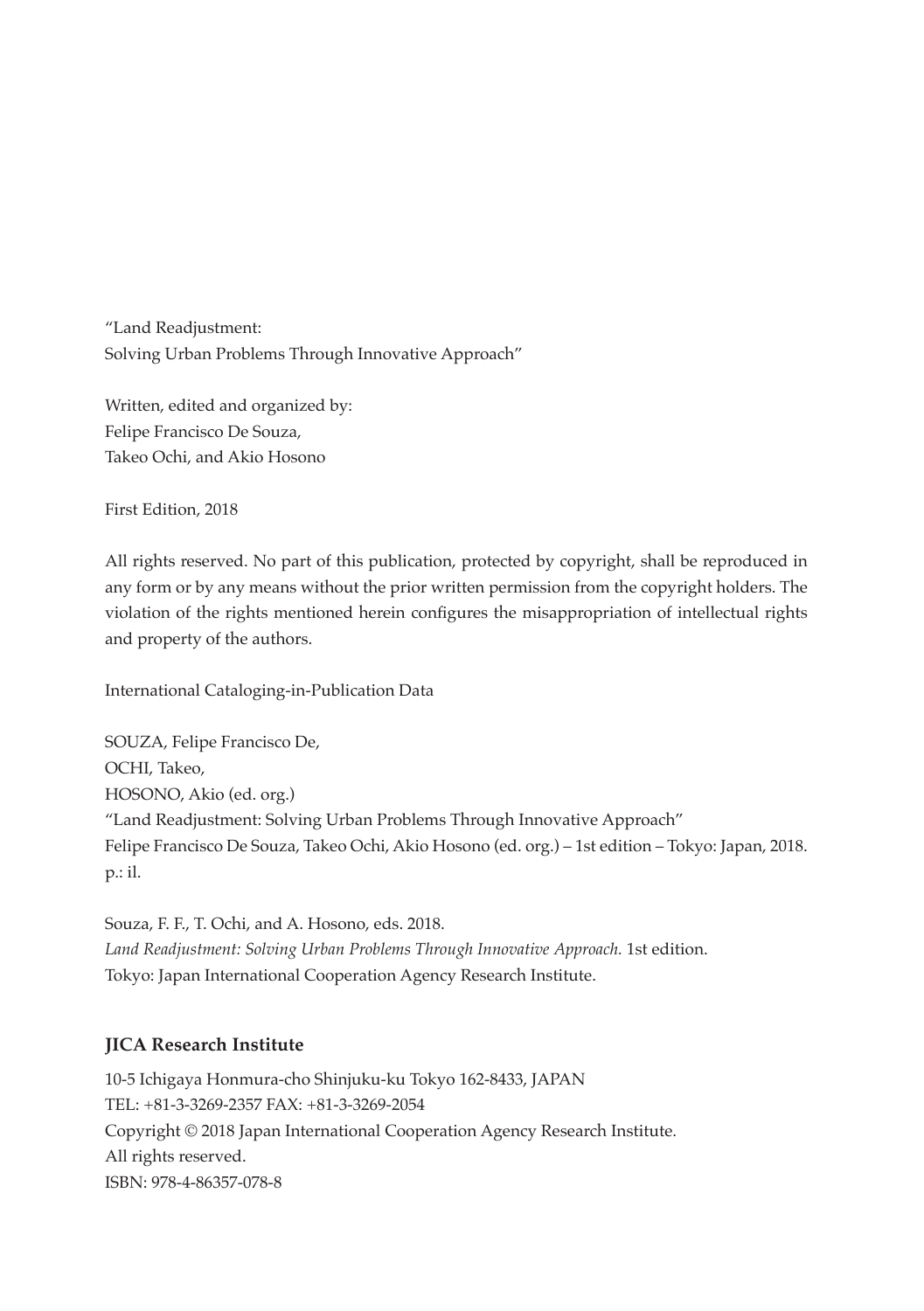### **Land Readjustment:**

#### **Solving Urban Problems Through Innovative Approach**

#### **Contents**

#### **Introduction**

Land Readjustment: Making Cities Inclusive, Safe, Resilient and Sustainable 1 *Akio Hosono*

#### **Part I. Land Readjustment: Concepts and Practice in Japan**

| Felipe Francisco De Souza                                                                                    |  |  |
|--------------------------------------------------------------------------------------------------------------|--|--|
| Felipe Francisco De Souza and Takeo Ochi                                                                     |  |  |
| The Japanese Procedures and Methodology for Land Readjustment 39<br>Felipe Francisco De Souza and Takeo Ochi |  |  |
| Felipe Francisco De Souza                                                                                    |  |  |
| Chapter 2. Land Readjustment and Post-Disaster Reconstruction in Japan  63                                   |  |  |
|                                                                                                              |  |  |
| Reconstruction Following the Great Kanto Earthquake and                                                      |  |  |
|                                                                                                              |  |  |
| Post-Disaster Reconstruction and Land Readjustment in the Latter Half of                                     |  |  |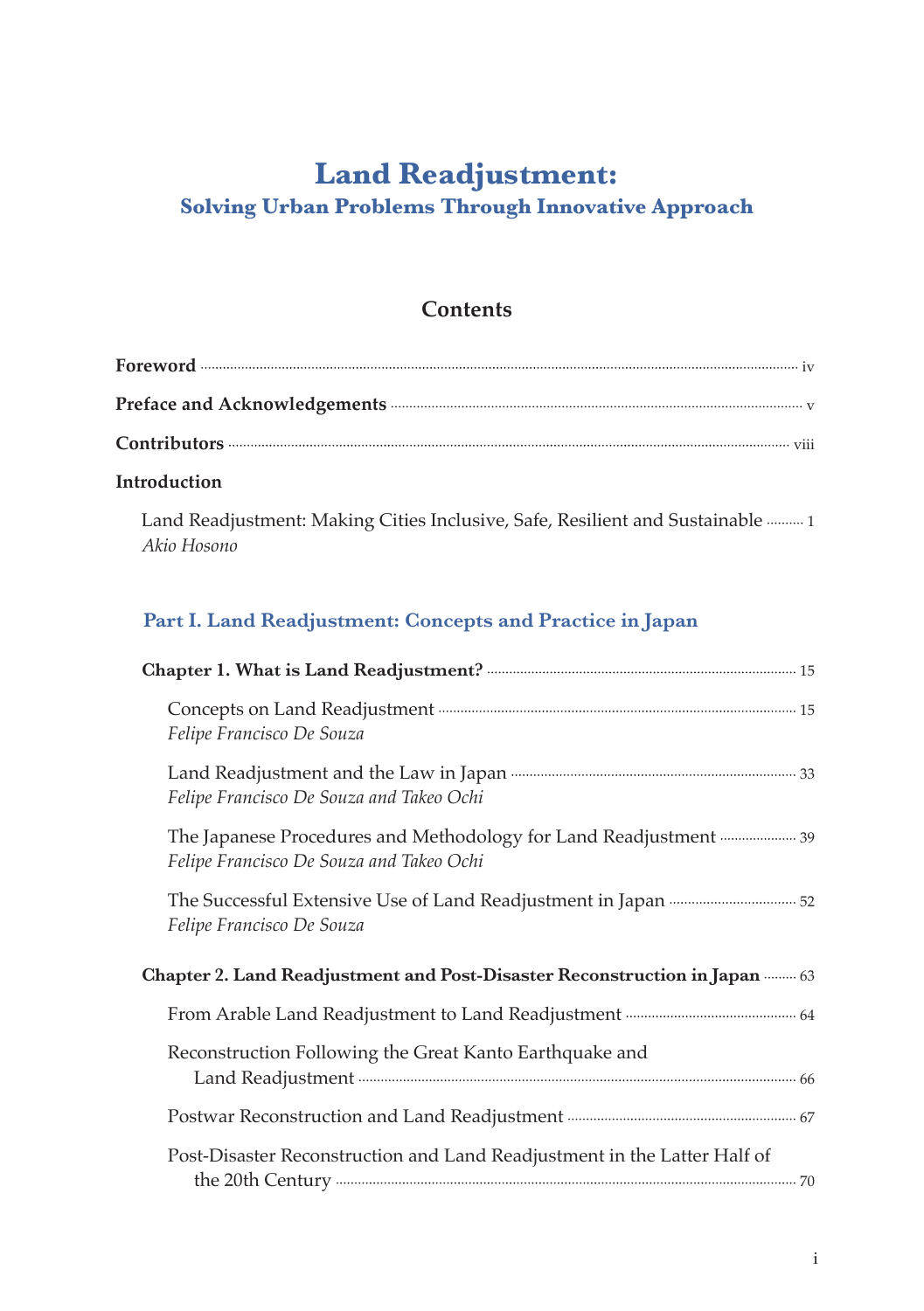| The Great Hanshin-Awaji Earthquake as a Turning Point for                                                                                                                                          |
|----------------------------------------------------------------------------------------------------------------------------------------------------------------------------------------------------|
| Norihiko Yanase                                                                                                                                                                                    |
| Part II. Land Readjustment: International Experiences,<br><b>Case Studies and Future Possibilities</b>                                                                                             |
| Chapter 3. International Experiences of Land Readjustment <b>multiment</b> and Readjustment <b>contains a</b>                                                                                      |
| A Brief History of Land Readjustment in the World and Case Studies  81<br>Felipe Francisco De Souza                                                                                                |
| Land Development and Land Readjustment Possibilities in Afghanistan  97<br>Habib Ahmad Javid                                                                                                       |
| Participatory and Inclusive Land Readjustment in Huambo, Angola  99<br>Allan Cain, Beat Weber and Moises Festo                                                                                     |
| Tashi Wangmo                                                                                                                                                                                       |
| Land Readjustment and its Planning Perspectives for Belo Horizonte, Brazil  111<br>Lívia Monteiro, Tiago Esteves Gonçalves Da Costa,<br>Thiago Medeiros De Castro Silva and Leonardo Amaral Castro |
| Land Readjustment Within the Context of Partial Plans in Colombia  116<br>María Cristina Rojas Eberhard                                                                                            |
| Kauko Viitanen                                                                                                                                                                                     |
| Hans Joachim Linke                                                                                                                                                                                 |
| Jacob Manohar Abraham Peter and Harpal Dave                                                                                                                                                        |
| Andri Supriatna                                                                                                                                                                                    |
| The Issue of Land Reparcelization as Part of Land Readjustment in Israel ----- 146<br>Rassem Khamaisi                                                                                              |
| Ganbat Bayartuvshin                                                                                                                                                                                |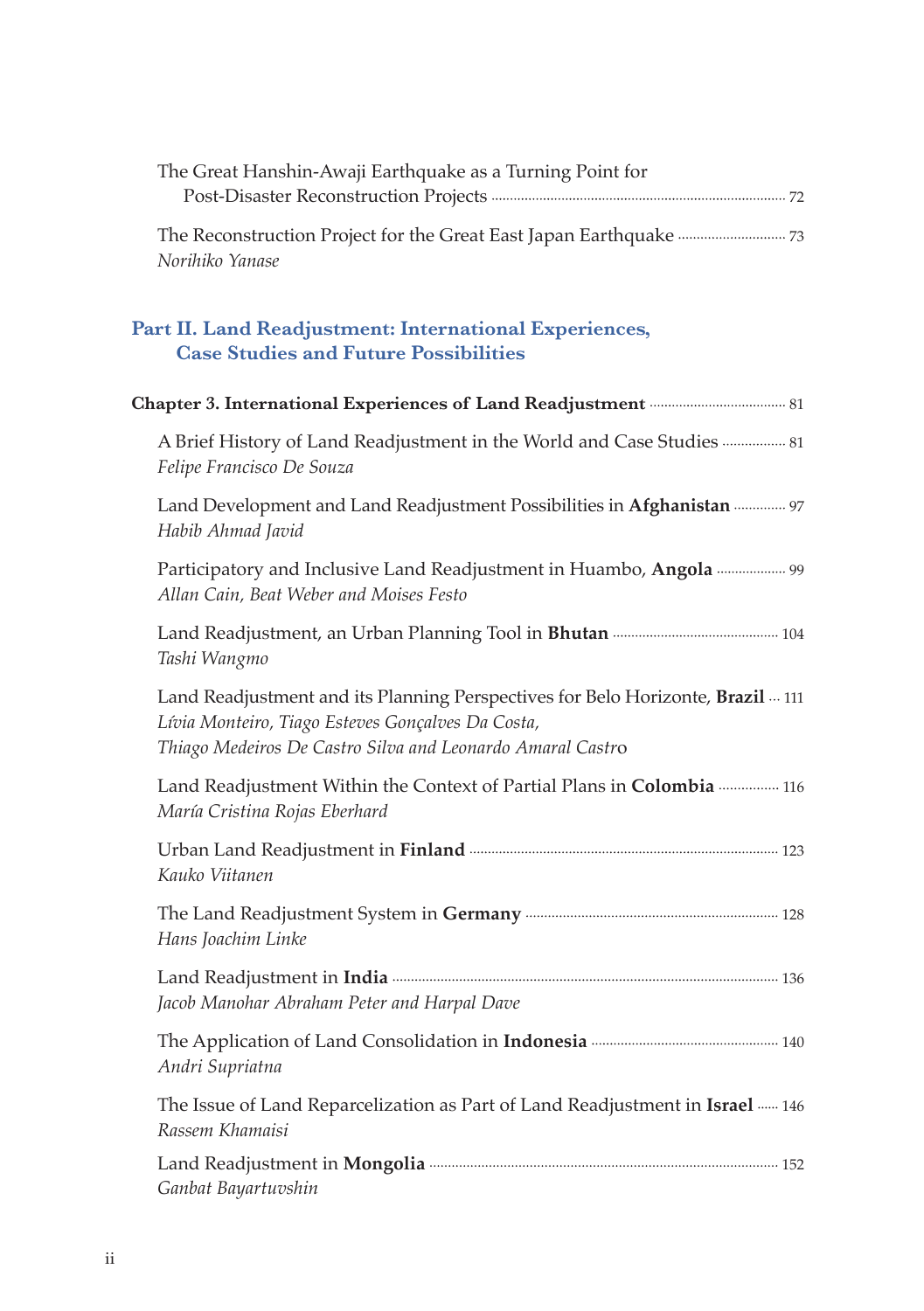| Kirti Kusum Joshi and Sunil Babu Shrestha                                                                             |  |
|-----------------------------------------------------------------------------------------------------------------------|--|
| From Land Consolidation to Land Readjustment in the Netherlands  166<br>Adri Van Den Brink                            |  |
| Tommy Österberg                                                                                                       |  |
| Tzu-Chin Lin and Hsiu-Yin Ding                                                                                        |  |
| Ittipong Tanmanee                                                                                                     |  |
| The Shortcomings of Land Readjustment Application in Turkey  183<br>Tahsin Yomralioglu, Bayram Uzun and Recep Nisanci |  |
| Why Land Readjustment in the British Former Colonies,<br>Robert Home                                                  |  |
|                                                                                                                       |  |
| Nguyen Ngoc Hieu                                                                                                      |  |
| Chapter 4. JICA's Technical Cooperation and the Global Dissemination                                                  |  |
|                                                                                                                       |  |
| Japanese Technical Cooperation Concerning Land Readjustment                                                           |  |
| The Significance of Land Readjustment in Developing Countries  218                                                    |  |
| Takeo Ochi                                                                                                            |  |
| Felipe Francisco De Souza, Takeo Ochi and Akio Hosono                                                                 |  |
|                                                                                                                       |  |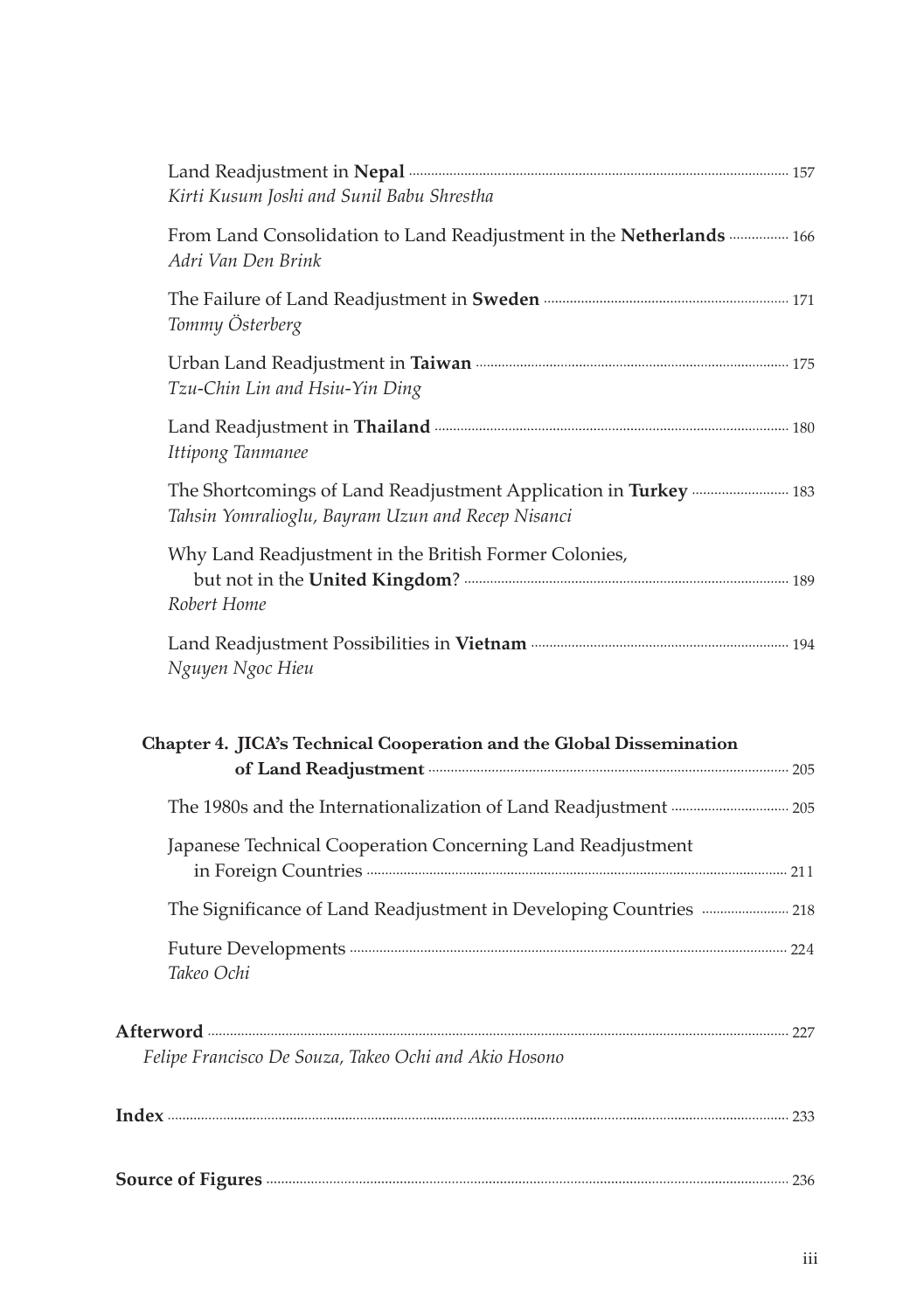#### **Foreword**

According to an estimate by the United Nations, the world's urban population is set to grow by an additional 2.5 billion people by 2050, with nearly 90% of that growth occurring in Africa and Asia. The "World Development Report 2016" states that the rapid urbanization of the developing world "creates urgency to get our cities 'right' because global response to our most pressing challenges – from climate change to rising inequality – will likely succeed or fail in cities." Against this background, Goal 11 of the "Sustainable Development Goals" (SDGs) aims to "[m]ake cities and human settlements inclusive, safe, resilient and sustainable." Land readjustment may be an effective approach for achieving this goal and addressing the global issues of urban population and human settlements.

Definitions of land readjustment differ according to country contexts. However, the essential concept can be found in the general provisions of the Japanese *Land Readjustment Law* enacted in 1954. According to this law, land readjustment means to alter the shape and land conditions of lots, and to install or improve public facilities in a city planning area in order to provide better public facilities and increase the usage of each lot. As this volume discusses, one advantage of land readjustment is that all dwellers remain in the area after project implementation and community cohesion is therefore maintained. Japan is considered a pioneering country in mainstreaming the land readjustment approach in its urban development policy. Japan has provided technical cooperation to developing countries related to land readjustment since the 1980s, with the former Ministry of Construction and the Japan International Cooperation Agency (JICA) playing a central role.

This book is the outcome of a research program on land readjustment conducted by the Japan International Cooperation Agency Research Institute (JICA-RI) with the participation of 33 researchers and practitioners, many of whom have played key roles in urban development in their respective countries. This book aims to provide insights into the main features of the land readjustment approach, focusing on its effectiveness, advantages, and challenges. This volume explores how experiences in Japan and other countries have been applied and further improved in developing countries. I am convinced that this book will offer insightful lessons for the inclusive, sustainable, and resilient urbanization/reurbanization that is essential for quality growth and the achievement of the SDGs, in particular Goal 11.

> **Naohiro Kitano Director JICA Research Institute**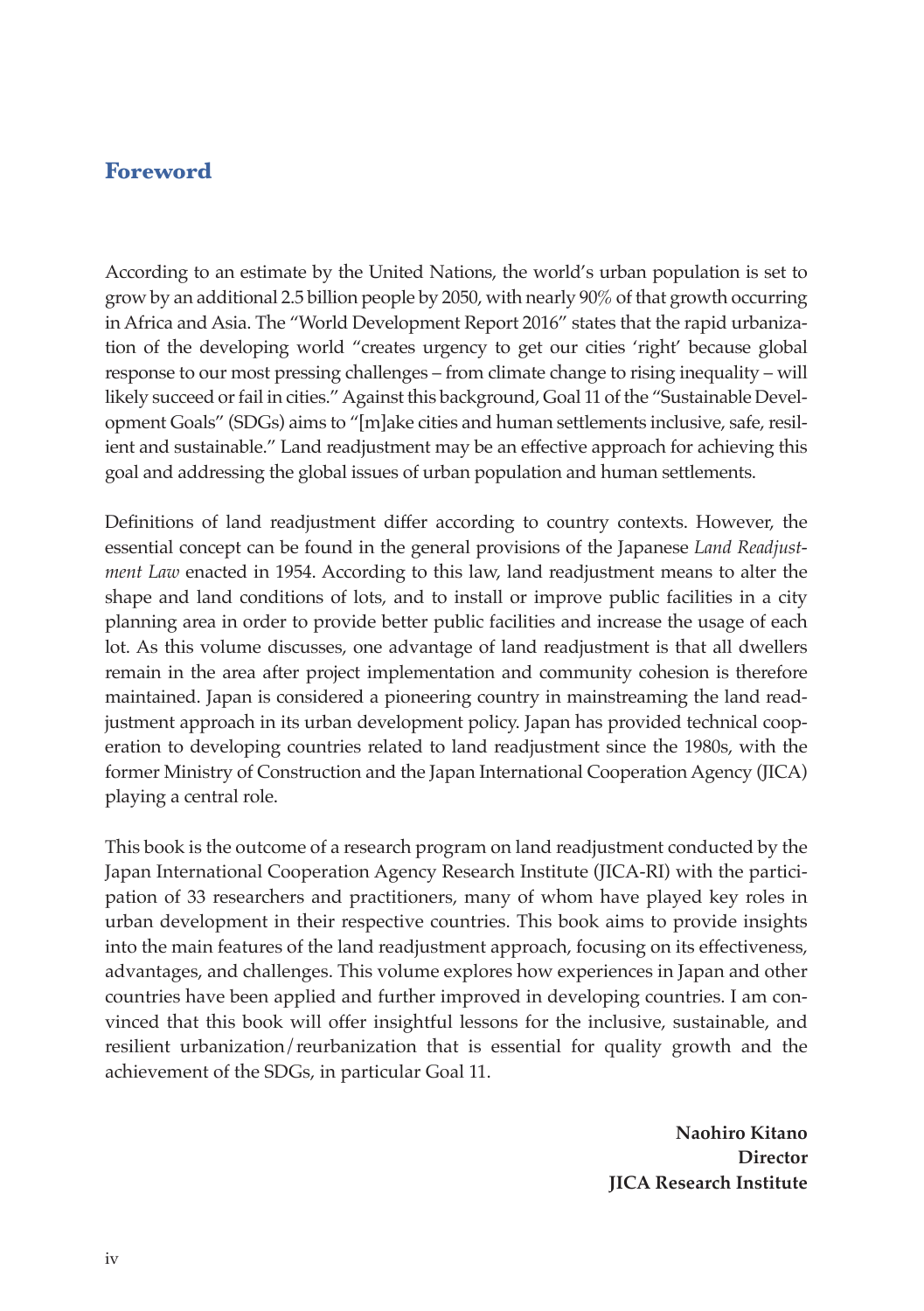#### **Preface and Acknowledgements**

Land readjustment is an important instrument for the development and redevelopment of urban areas that is used widely around the world, especially in Japan, but still relatively unknown – or not extensively used – in other countries. In order to overcome this limitation, the Japan International Cooperation Agency (JICA) gathered international specialists and prepared this volume as a means of sharing high-quality knowledge and experience with an international audience. The past decade, in particular, has seen unprecedented academic and practical interest in land readjustment and, in an interconnected world, the instrument needs to be critically examined, disseminated, and adapted to suit highly diverse urban contexts. The major value of this publication is that it considers the underlying theories, provides an overview of the Japanese experience and offers many additional case studies from different countries. These case studies range from basic functions of land readjustment to the most complex processes, and are used to provide a better understanding of the fundamental contributions of the method to different systems of governance and urban planning. International readers seeking to implement – or improve – land readjustment within their own contexts will learn from the experiences of others around the world and will develop an appreciation of the major challenges, advantages and disadvantages of the process. This will limit the potential for misplaced ideas or oversimplistic blueprints in applications of land readjustment.

This publication is comprised of two parts and four major chapters. Chapter 1 introduces several land-related theories and problems faced as a result of the urbanization phenomena – including urban sprawl and real estate holdout – before considering how land readjustment can be used to address such problems. It also discusses public policies and institutional challenges such as path dependent planning policies, correction of coordination failures and structural reconfigurations that are likely to be faced when adopting and adapting new planning techniques such as land readjustment. After providing this substantial background, Chapter 1 takes us to Japan, which is one of a few countries that have, over the past decades, managed to utilize land readjustment to overcome urban problems faced by all developing countries, mainly related to migration from rural areas to urban centers, urban expansion and uncontrolled growth, as well as countless environmental problems. Chapter 1 also provides an explanation of the legal bases, the procedures, and methodologies as practiced in Japan and discusses why land readjustment had a successful and extensive usage there, according to different points of view.

Chapter 2 addresses the history of Japan's land readjustment, focusing on post-disaster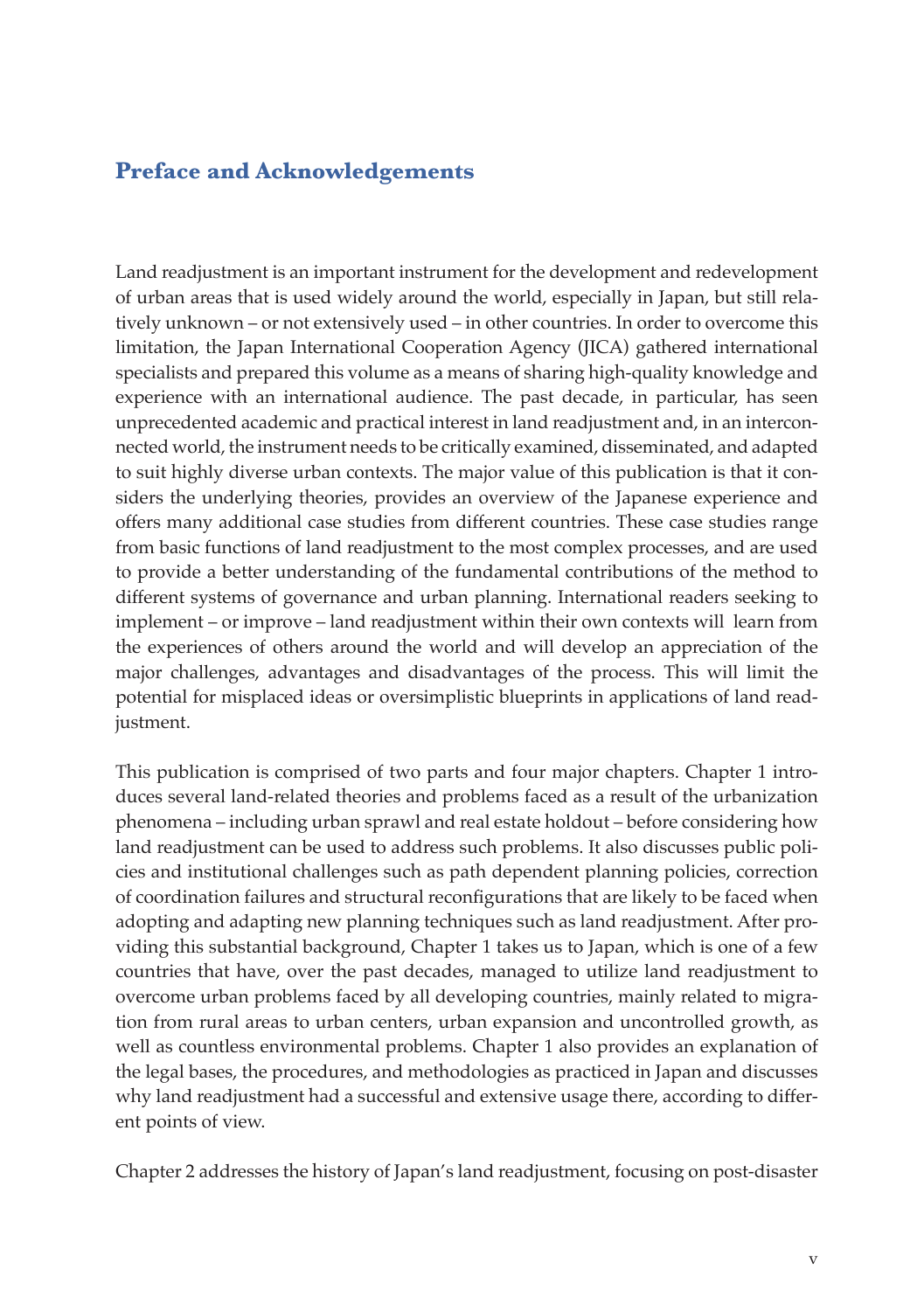reconstruction processes, since its origins in the *Arable Land Readjustment Act* of 1899. The objective of this act was to improve productivity and modernize agriculture by consolidating scattered and irregularly shaped fields into areas with regular shapes while simultaneously developing irrigation canals and farm roads. However, it also began to be used for housing land developments in the suburbs of Tokyo and Osaka, where rapid urbanization was taking place in the industrial revolution of the early 20th century. After analyzing such "upgrading" process, Chapter 2 provides an in-depth examination of the usage of land readjustment in major disasters throughout Japanese history, such as the fire caused by the Great Kanto Earthquake in Tokyo and Yokohama and the massive destruction resulting from aerial bombing during World War II. This chapter also provides an overview of how the legislation progressed prior to the enactment of the *Land Readjustment Law* of 1954, and how it was later applied in events such as the Great Hanshin-Awaji Earthquake in 1995 and the Great East Japan Earthquake in 2011. The last is considered the worst natural disaster in world history in terms of economic damage, according to estimations by the World Bank.

Chapter 3 provides a brief history of the usage of land readjustment around the world. It starts exploring three well-documented experiences of land readjustment, dating back to the 18th and 19th centuries, before the approval of the first legislation related to urban land readjustment in history. In 1902, after approving a law related to the transfer of lands in Frankfurt, known as *Lex Adickes Frankfort-am-Main*, a compulsory process of land reorganization was initiated. This was hindered by the heritage of old laws that created extensive and narrow lands that were difficult to use for development. The main idea was to exchange land between the government and the private sector without requiring their expropriation. After the results of this new legislation in Germany became clear, an international dissemination of land readjustment to other countries was initiated, and Chapter 3 explores, decade after decade, country by country, what was significant in terms of practices and legislation up until the present. The subsequent pages present 19 international cases – from 29 different contributors – aiming to explain its legal origins, objectives, organization processes and results, as well as conflicts and impasses faced throughout its implementation. The presentation of such country cases provides a recognition that there are multiple paths for land readjustment in different contexts and realities.

Conclusively, Chapter 4 focuses on the global dissemination of land readjustment through the efforts of Japan and, in particular, its international cooperation agency. It ranges from small and unsuccessful initiatives taken to implement land readjustment up to the most successful cases, such as those in Thailand, Nepal, and Colombia. A chronology of land readjustment in these countries is presented, with the aim of illustrating the efforts, challenges and outcomes of the land readjustment adaptation process. Chapter 4 also discusses the significance of land readjustment for developing countries and publishes the main results from questionnaires directed at landowners in Thailand, with the goal of showing their particular perspectives before and after the implementation of a pilot project. This chapter ends with a discussion of land readjustment as a means of securing land for the urban poor and considers how some more diverse and inclusive frameworks for the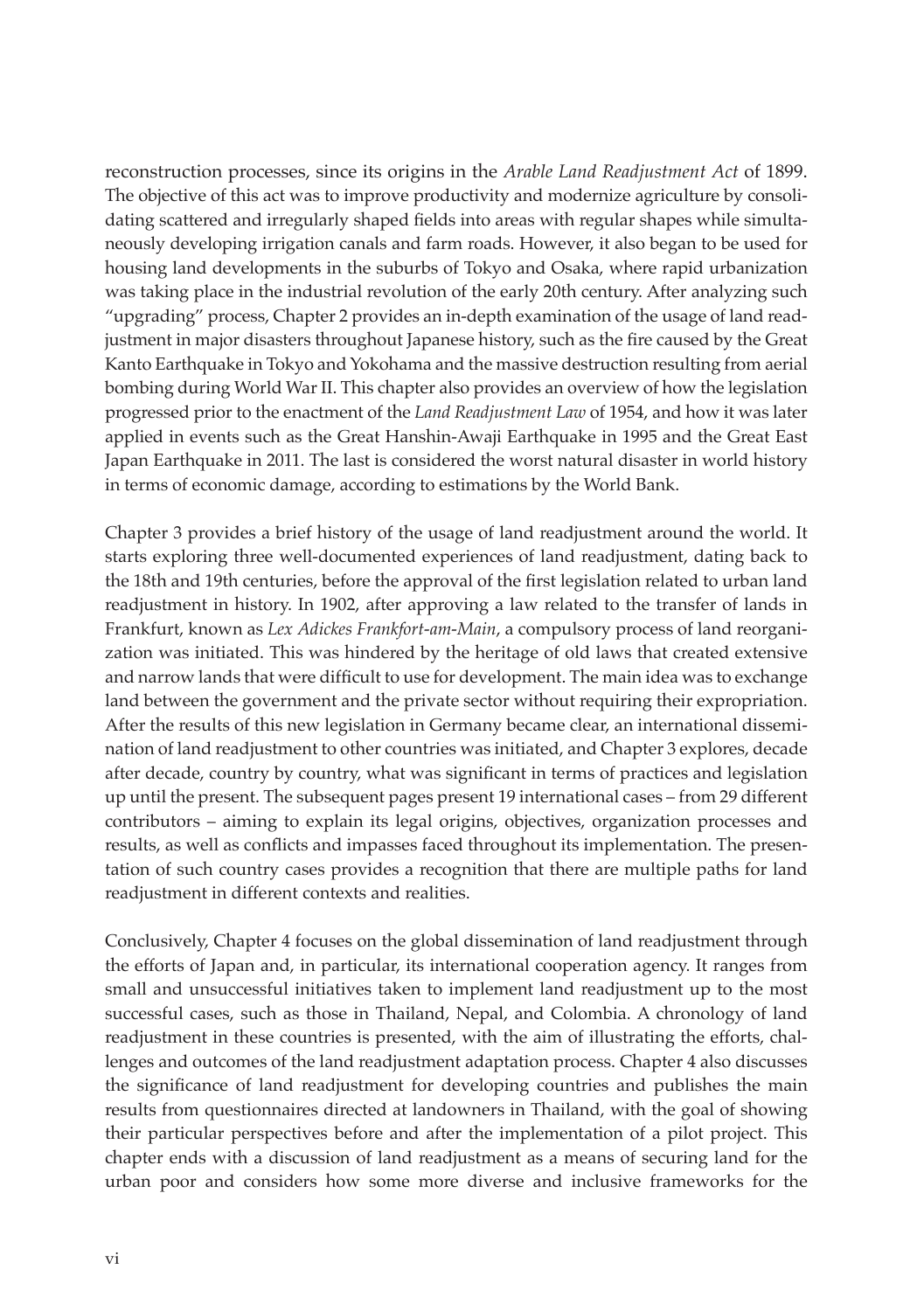conversion of rights – reframed to address issues faced by the urban poor – should be created. These frameworks could include, for instance, the conversion of rights not only from land to land by administrative measures like practiced in Japan but also from land to building floor through agreements between private parties, as has been the practice in Colombia and Mongolia.

This book was created by dedicated contributions from around the world. We would earnestly like to thank those who contributed to this volume: Norihiko Yanase, Habib Ahmad Javid, Allan Cain, Beat Weber, Moises Festo, Tashi Wangmo, Lívia Monteiro, Tiago Esteves Gonçalves Da Costa, Thiago Medeiros De Castro Silva, Leonardo Amaral Castro, María Cristina Rojas Eberhard, Kauko Viitanen, Hans Joachim Linke, Jacob Manohar Abraham Peter, Harpal Dave, Andri Supriatna, Rassem Khamaisi, Ganbat Bayartuvshin, Kirti Kusum Joshi, Sunil Babu Shrestha, Adri Van Den Brink, Tommy Österberg, Tzu-Chin Lin, Hsiu-Yin Ding, Ittipong Tanmanee, Tahsin Yomralioglu, Bayram Uzun, Recep Nisanci, Robert Home, and Nguyen Ngoc Hieu.

The editors are most grateful to Naohiro Kitano, director of the Japan International Cooperation Agency Research Institute, for his strong support for this study project. We would especially like to thank Hiroshi Kato, vice-president of JICA and former director of JICA Research Institute for encouraging us to prepare this volume, and we are thankful to Yoshihiko Sato, chief editor of JICA Research Institute as well. Finally, we would also like to express our sincerest appreciation to Nobuko Kayashima, Naotaka Yamaguchi, Shimpei Taguchi, Kota Sakaguchi, Sayuri Uematsu, Yukiko Aida, and Imari Nakamine for their preparatory and editorial work, and their management in making the publication of this volume possible.

> **Editors Felipe Francisco De Souza, Takeo Ochi, and Akio Hosono**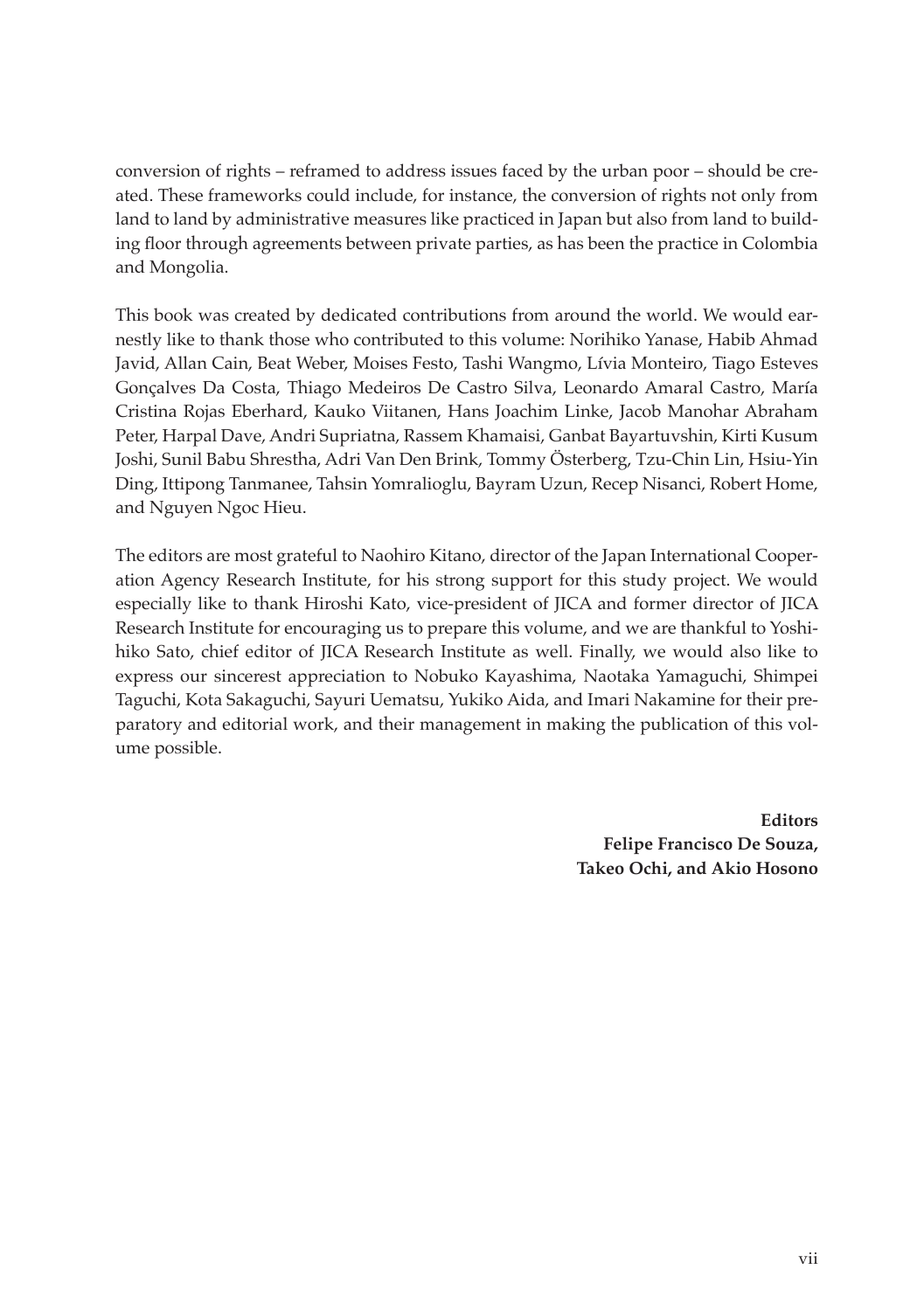#### **Contributors**

#### **Introduction**

**Akio Hosono** is senior research adviser for the JICA Research Institute (JICA-RI). He holds a doctorate in economics from the University of Tokyo, Japan. He served as vice-president at Tsukuba University in Tsukuba Science City; Japanese ambassador to El Salvador; professor at the National Graduate Institute for Policy Studies (GRIPS) in Tokyo; professor at the Research Institute of Economics and Business Administration at Kobe University; professor at the Institute of Policy and Planning Sciences at Tsukuba University; economic affairs officer at the United Nations Economic Commission for Latin America and Caribbean (UN-ECLAC) in Santiago, Chile; and researcher at the Institute of Developing Economies (IDE) in Tokyo. He became a senior advisor at the Japan International Cooperation Agency in 2007. He served as director for the JICA-RI from 2011 to 2013.

#### **Part I**

**Felipe Francisco De Souza** is an architect and urban planner, holds master's degree in government and public administration, and he is a Ph.D. candidate in urban engineering at the University of Tokyo, Japan. He has 10 years of work experience as project manager for the Municipal Government of São Paulo, and 7 years of work experience as consultant for international cooperation agencies, such as Vale Foundation, the Japan International Cooperation Agency, and the World Bank. Author of five books, and several research papers and government reports on urban policy making and planning tools, he worked as consultant for the UN-Habitat and the Brazilian Ministry of Cities on metropolitan governance, regional planning and integrated plans, and worked as consultant for the UN-Habitat and the World Bank on land readjustment capacity building and training development. Nowadays, he is a research fellow for the Lincoln Institute of Land Policy, United States of America.

**Takeo Ochi** is a JICA senior advisor in the field of urban and regional development with a master's degree in urban engineering obtained at the Tokyo University. He joined JICA after his 25-year devotion to Urban Renaissance Agency where he engaged in planning and management of many urban development projects such as large-scale new town development using the land readjustment method. As a JICA long-term expert he worked for the former Department of Town and Country Planning, Ministry of Interior in Thailand (1994-1997) for establishment of Thai land readjustment system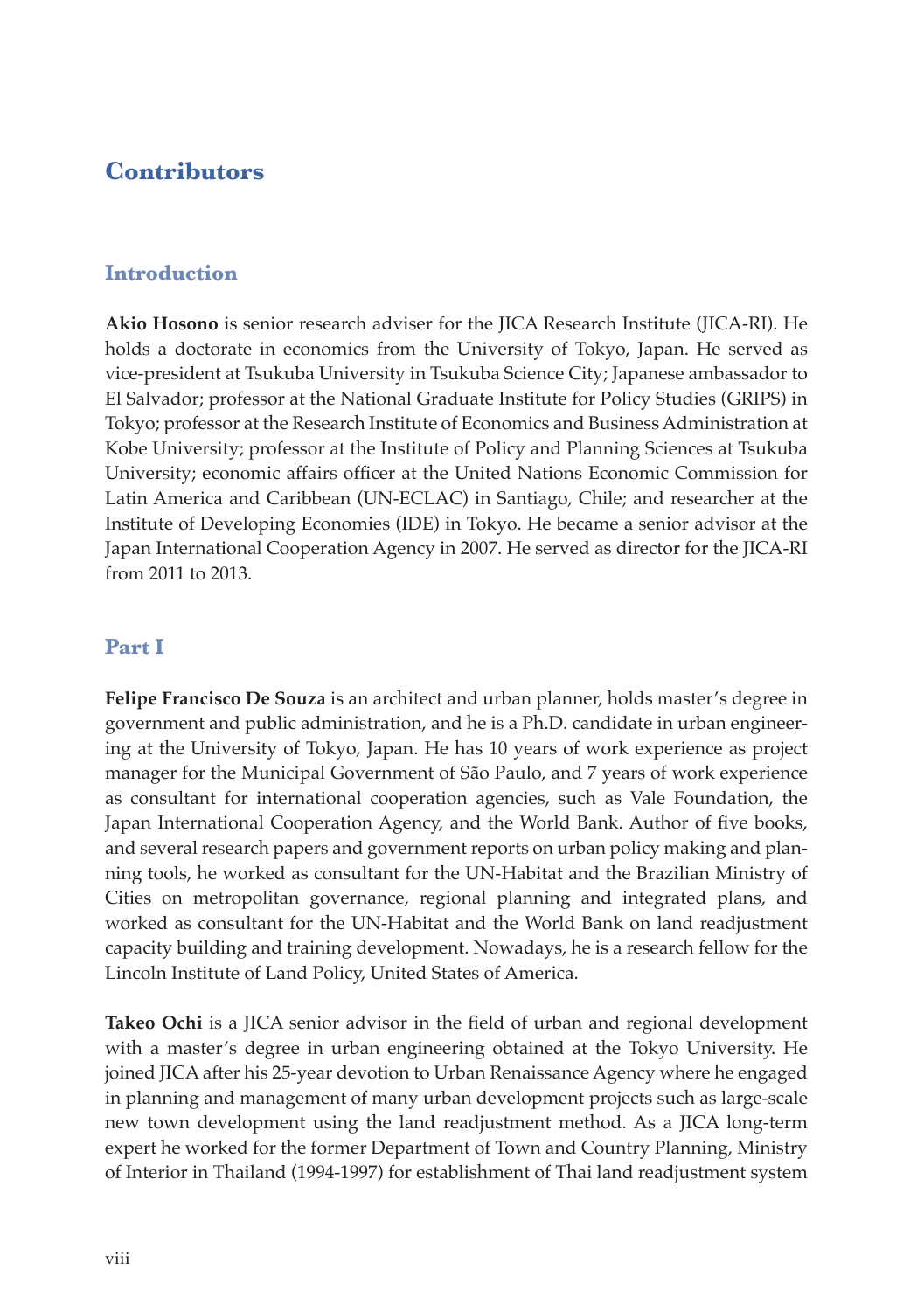as well as for the Vietnam Institute of Urban and Rural Planning, Ministry of Construction in Vietnam (2009-2012) to enhance their urban planning methodology. Besides, he has been working for technical cooperation projects regarding urban planning and development with Mongolia, Brazil, Timor-Leste, among others. He has been also conducting JICA land readjustment training program and other training programs.

**Norihiko Yanase** holds a master's degree in environmental planning and has a Ph.D. in civil engineering, both degrees obtained at the Hokkaido University, Japan, in 1978 and 1996. His papers have been published in journals like the City Planning Institute of Japan and the Japan Society of Civil Engineering. He teaches in graduate and master courses on urban and transportation planning at the Ashikaga Institute of Technology and at the University of Gunma, Japan. Also, he has worked as executive officer for the Urban Renaissance Agency (1978-2008) and as a Japan International Cooperation Agency's expert at the Federal Department of Town and Country Planning of Malaysia (1990-1992).

#### **Part II**

**Habib Ahmad Javid** holds a bachelor's degree from the Department of Architecture, Faculty of Engineering from the Kabul University, Afghanistan. After the completion of that degree, he joined the United Nations Office for Project Services as architect. After two years of work experience, he joined The University of Tokyo to obtain his master's degree in urban and regional planning and, currently, to conduct his Ph.D. studies. Nowadays, he is working as urban specialist for a project conducted by the Japan International Cooperation Agency at the metropolitan area of Kabul.

**Allan Cain** is an architect, specialist in urban development and the director of the Development Workshop Angola. He holds a degree in environmental studies, did his graduate studies at the Architectural Association in London, United Kingdom, and further specialist studies at Harvard Business School, United States of America. He has over 35 years of professional experience in developing countries, many of those in conflict and post-conflict Angola. He has worked as consultant for the World Bank, UN-Habitat, the European Union and other international organizations. He has lectured at universities in Angola, Canada, China, Norway, South Africa, United States of America and United Kingdom, and his articles and papers have been published widely in international journals. He is the co-founder of Angola's first non-bank microfinance institution and has pioneered housing micro-finance in Angola.

**Beat Weber** works as independent consultant for the Development Workshop and has lived and worked in Angola for the past 14 years, most of that time in Huambo. He has a Ph.D. in urban studies and has provided technical advice for many of the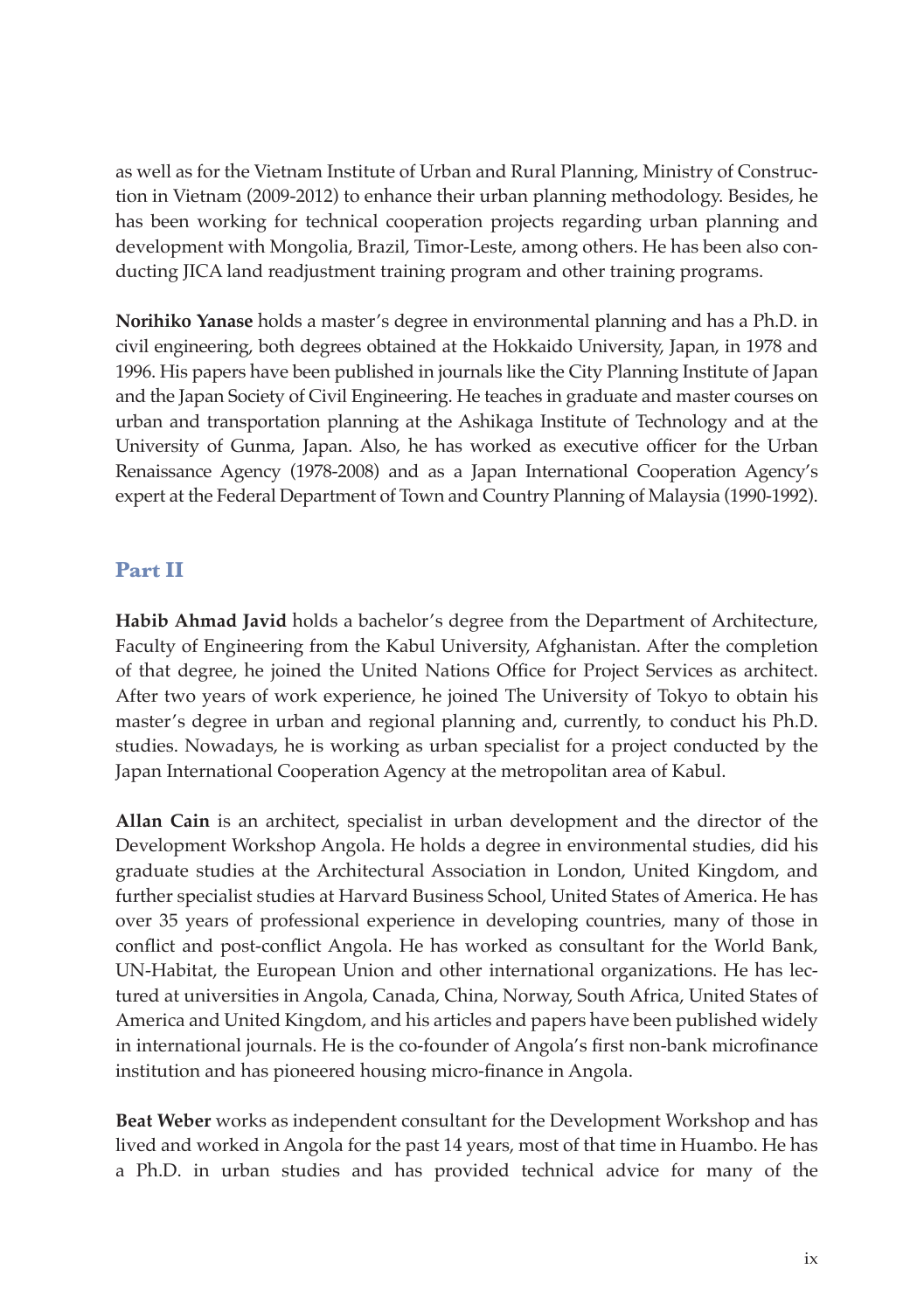Development Workshop's research and urban development programs. Land readjustment and participatory planning have hold his special interest and he has been actively involved in the conception, planning and implementation of land readjustment projects in Angola.

**Moises Festo** works for the Development Workshop Angola since 2001. He is responsible for the company's land use management and land readjustment projects in Huambo since 2005. Also, he coordinated several similar projects in other provinces of Angola and, currently, he is coordinating a land use management project funded by the European Commission that is promoting participatory planning, land readjustment and the usage of cadastral systems in several town administrations of Angola's central highlands. He is also enrolled in the master's program of the San Lorenzo University in Paraguay.

**Tashi Wangmo** holds bachelor's degree in civil engineering from the Motilal Nehru Regional Engineering College in Allahabad, India and master's degree in urban development and design from the University of New South Wales, Sydney, Australia. She also holds a M.Phil. in infrastructure management from the Yokohama National University, Japan. Recently, she acquired a postgraduate diploma in urban management and development from the Institute for Housing and Urban Development Studies, at the Erasmus University in Rotterdam, the Netherlands. She works for the Department of Human Settlement, at the Ministry of Works and Human Settlement of the Kingdom of Bhutan, since 2000. She currently holds the post of chief urban planner under the Department of Human Settlement.

**Lívia Monteiro** holds bachelor, master and Ph.D. degrees in architecture and urban planning from the Federal University of Minas Gerais, Brazil, having performed a doctoral exchange at the Barcelona's Escola Tècnica Superior d'Arquitecture, Universitat Politècnica de Catalunya, Spain. Since 2006, she works as architect at the Deputy Municipal Secretariat of Urban Planning of the Belo Horizonte Government, Brazil, and has served as land use, tenure and environment manager (2008-2011), executive manager for the Municipal Council of Urban Policy (2011), and manager for urban planning policies (2011-2012). Nowadays, Monteiro serves as advisor.

**Tiago Esteves Gonçalves Da Costa** holds bachelor and master's degrees in architecture and urban planning from the Federal University of Minas Gerais, Brazil. He worked with the development of master plans for the municipalities of Itamarandiba, Divinópolis and Belo Horizonte, and with the development of the integrated master plan for the Belo Horizonte metropolitan area. Since 2007, he works as architect at the Deputy Municipal Secretariat of Urban Planning of the Belo Horizonte Government, Brazil, and has served as urban design manager (2011-2012), land use, tenure and environment manager (2012-2013), and manager for urban planning policies (2015-2016).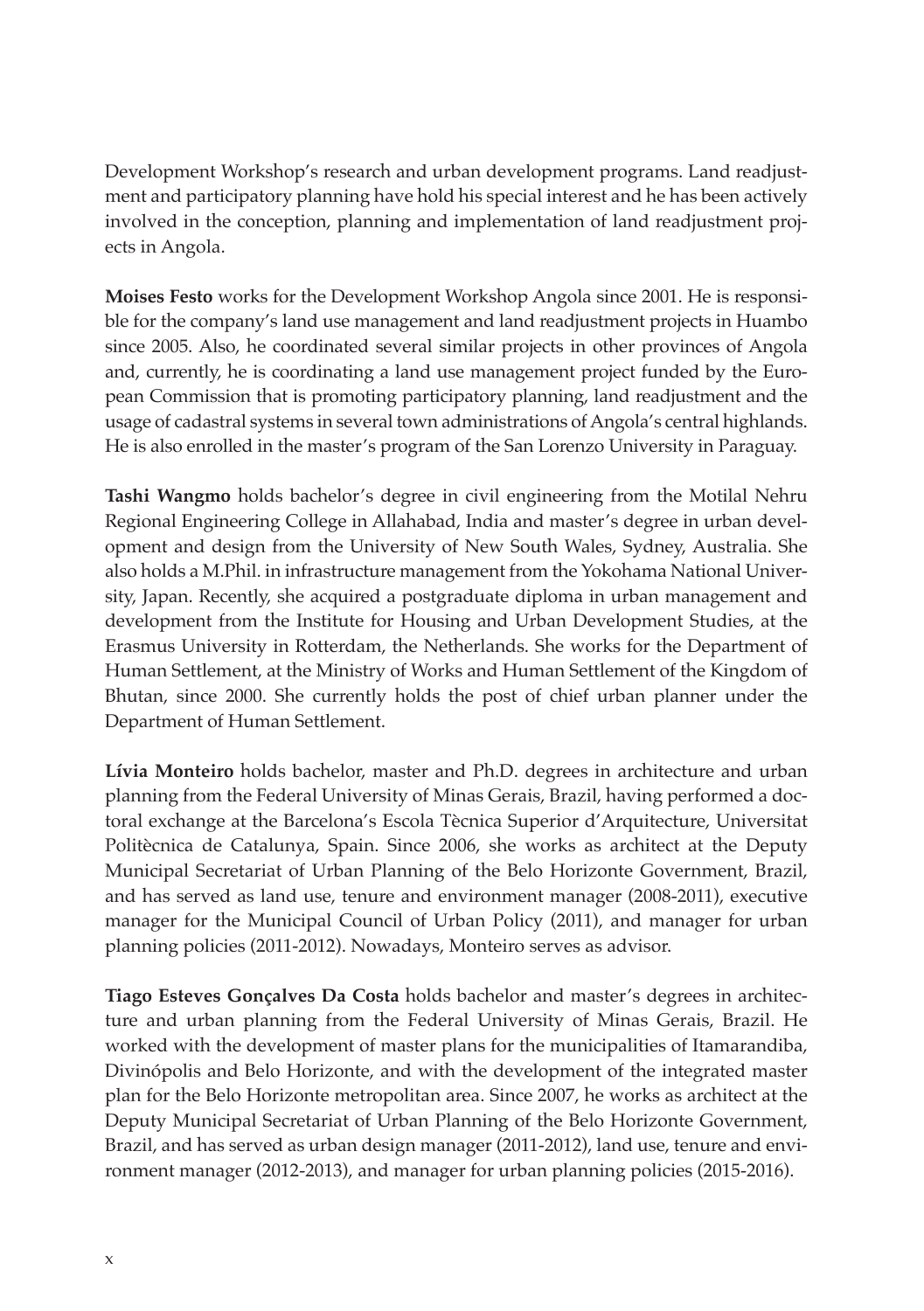**Thiago Medeiros De Castro Silva** holds bachelor's degree in geography and industrial design from the Federal University of Minas Gerais and the State University of Minas Gerais, Brazil. He works with sustainable mobility and urban planning projects since 2010, and since 2012 he serves as public policy analyst at the Deputy Municipal Secretariat of Urban Planning of the Belo Horizonte Government, Brazil. Silva participated in the Urban Transport Planning (2015) and the Land Readjustment Method for Urban Development (2016) training programs sponsored by the Japan International Cooperation Agency. He is currently a master student on transportation engineering at the Federal University of Minas Gerais, Brazil.

**Leonardo Amaral Castro** holds bachelor's degree in law from the Federal University of Minas Gerais and a specialist's degree in law from the Pontifical Catholic University of Minas Gerais, Brazil. He served as legal advisor (2008-2010), manager for the Municipal Government Secretariat (2010-2014) and deputy municipal secretary of urban planning (2014-2016) for the Government of Belo Horizonte, Brazil. From 2016, he also served as municipal development secretary. He teaches urban law in post-graduation programs at FUMEC University in Belo Horizonte.

**María Cristina Rojas Eberhard** is an architect with postgraduate studies in economics, master's degree in urban development planning from the University College of London, United Kingdom, and fellow of the Japan International Cooperation Agency's programme on Urban Planning and Land Readjustment Project from the Hokkaido University and the Obihiro city, Japan. She is professor of land management, urban financial tools and land readjustment mainly in Bogota's universities and on the Japan International Cooperation Agency's programme for Latin American countries on urban policy and urban project management. Eberhard is advisor on urban planning, land management, and land value recapture for Colombian and Latin-American cities (in partnership with the Japan International Cooperation Agency, the Lincoln Institute of Land Policy, and the Inter-American Development Bank).

**Kauko Viitanen** is professor of real estate economics and valuation at the Department of Built Environment at Aalto University, and head of the department since 2001. Former associate professor of land management, he has almost 40 years of work experience related to public and private sectors in real estate. Viitanen has a Ph.D. from the Royal Institute of Technology, Sweden, and his thesis subject was on "The Finnish Urban Land Readjustment Procedure in an International Context." He is/has been chair of the Finnish Association for Real Estate Valuation, chair of the Board of Real Estate Valuation at the Chamber of Commerce, chair of the Doctoral Program for Built Environment, and chair of the Commission 9, valuation and management of real estate, at the International Federation of Surveyors.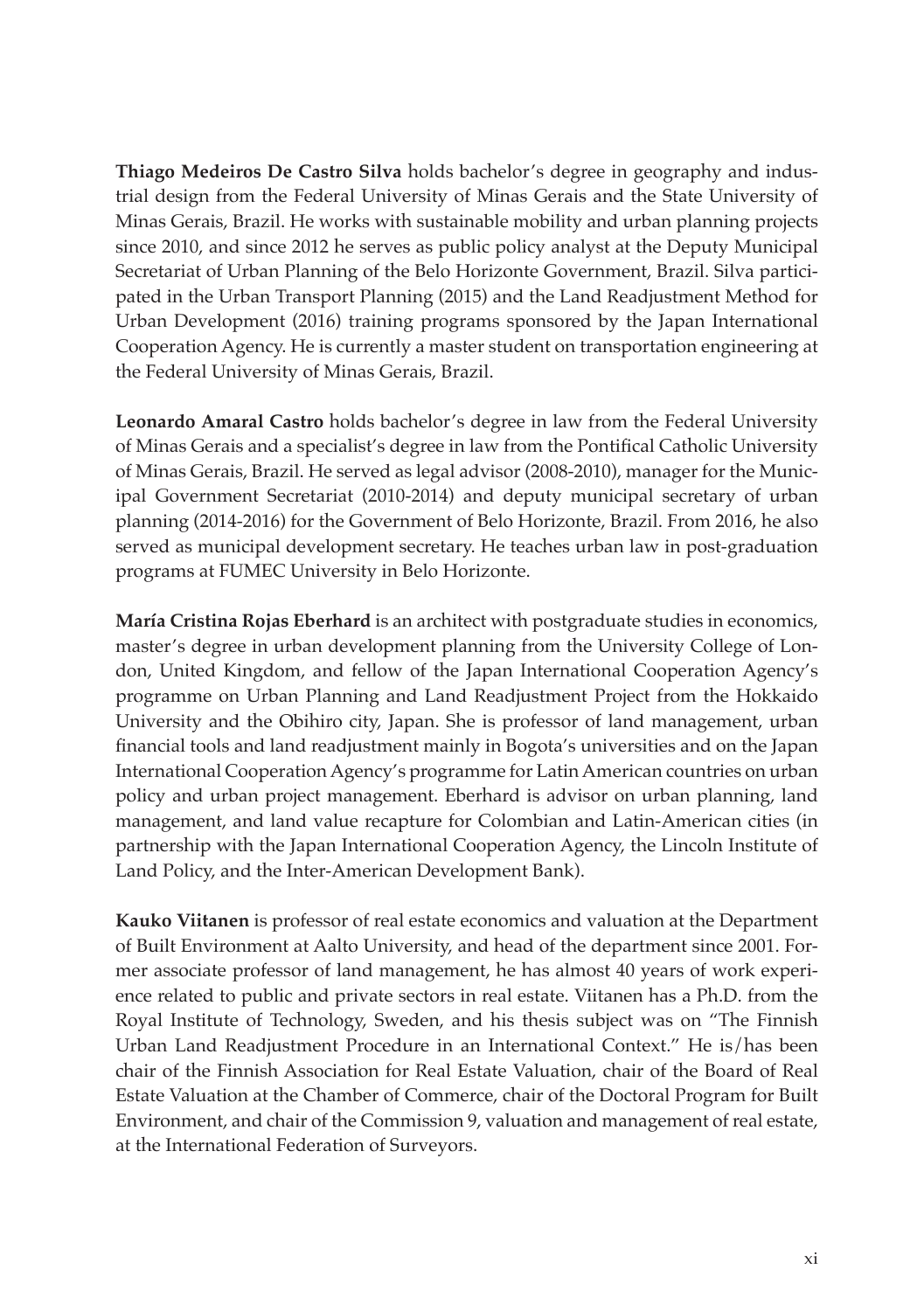**Hans Joachim Linke** is the head of the chair "Landmanagement" at the Institute of Geodesy at the Technischen Universität Darmstadt, Germany, since 2002. From 1997 to 2002, he was the project leader for building land development at *Landesentwicklungsgesellschaft NRW GmbH*. Since 2005, he is the editor of the scientific journal *Flächenmanagement und Bodenordnung, Chmielorz Verlag Wiesbaden,* and since 2006, he is the commentator in the section on land readjustment of the *Brügelmann: Kommentar zum Baugesetzbuch, Kohlhammer Verlag*, Stuttgart. Also, since 2013, Linke is the academic leader of the sustainable urban development master study program at the Vietnamese-German-University in Ho Chi Minh city, Vietnam.

**Jacob Manohar Abraham Peter** holds bachelor's degree in civil engineering and master's degree in town planning and human resources management. He has been working as associate town and country planner at the Ministry of Urban Development, Government of India, for the past 10 years. He has also 12 years of work experience as assistant town and country planner at the Andaman Public Works Department, in the Administration of Andaman and Nicobar Islands, India. Presently, Manohar has been actively involved in the knowledge dissemination of land pooling to Indian States and involved in the implementation of the Online Building Plan Approval System to cities of India.

**Harpal Dave** holds bachelor's degree in architecture and master's degree in urban planning. Presently, he is serving the Ministry of Urban Development, Government of India, as assistant town and country planner. He has 8 years of professional experience and has been involved with the preparation of city development plans and special investment regional master plans, and facilitating public acquisition of private lands. He experimented land pooling for the implementation of master plans in the State of Gujarat, and he is part of the working group formed at the Ministry of Urban Development for the research, knowledge dissemination and guidelines preparation and recommendations on land pooling.

**Andri Supriatna** works for the Ministry of Land and Spatial Planning of Indonesia. He worked for 10 years in the Directorate of Land Consolidation, at the Directorate General of Land Management, and was responsible to prepare national land consolidation policies. He holds a bachelor's degree from the Bandung Institute of Technology, Indonesia, majoring in geodetic and geomatic engineering (2004), and holds a master's degree from the Faculty of Geo Information Science and Earth Observation, University of Twente, the Netherlands, majoring in land administration (2009). His master's thesis relied on a feasibility study of urban land readjustment for *Kampung* upgrading in Jakarta, Indonesia. At the present, Supriatna is a Ph.D. candidate on urban planning at the School of Earth Science and Environment, University of Queensland in Brisbane, Australia.

**Rassem Khamaisi** is a professional urban and regional planner, and head of the Jewish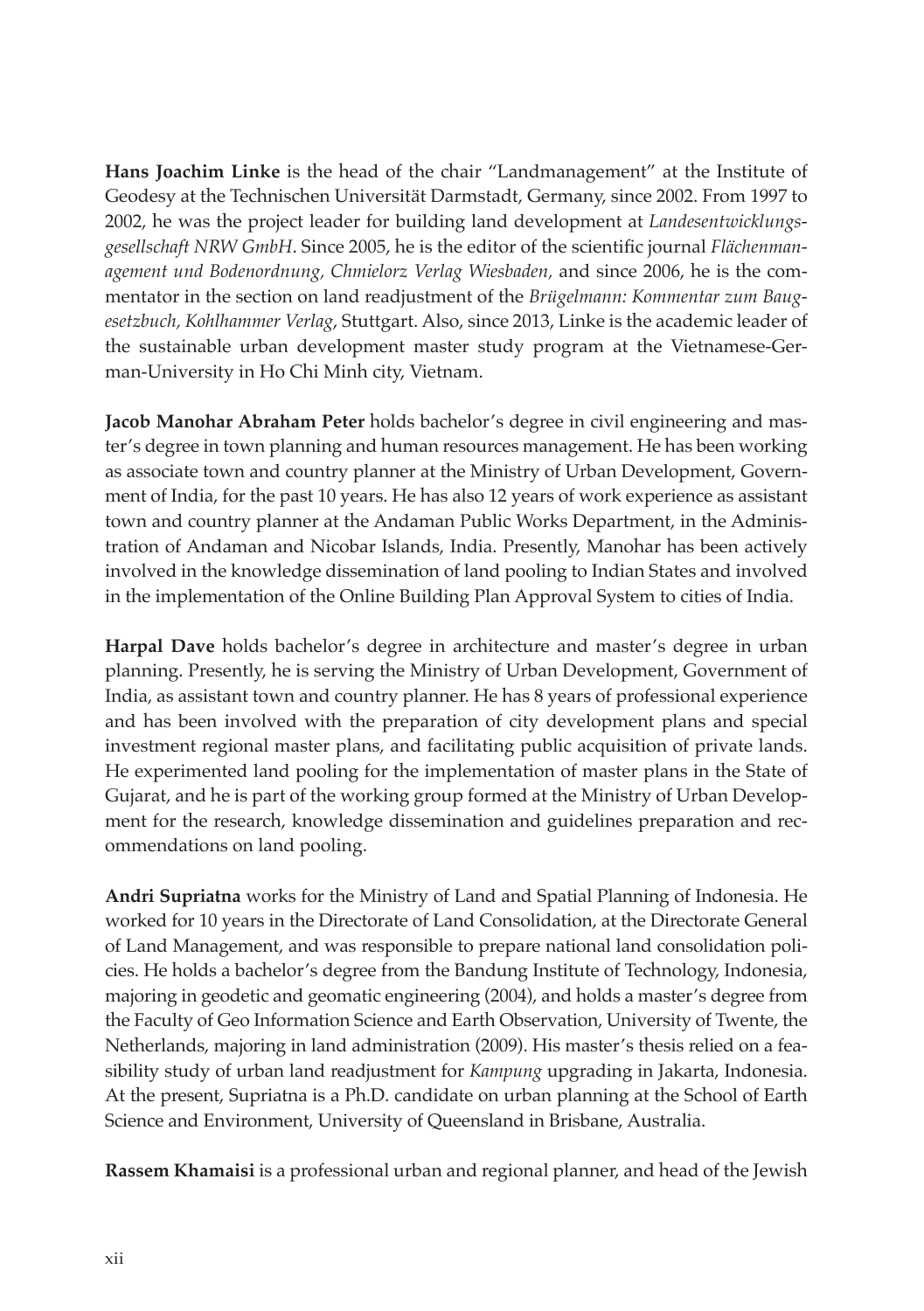Arab Centre at the Haifa University. He is professor in the Department of Geography and Environmental Studies, and manager of the Center for Urban Planning in Kofar Kanna. Also, he is the head and member of the senior planning team that prepares plans at the national, regional and local levels in Israel and the Palestine. He received his master's degree in town and regional planning from Technion, Israel Institute of Technology, his doctorate from the Department of Geography of the Hebrew University, Jerusalem, and completed his post-doctoral studies at the London School of Economics and at the Queen Mary and Westfield College, United Kingdom. Khamaisi has published extensively on urban planning and geography in international and national academic journals and books, particularly on the Palestinian Arabs. He was elected in 2007 as the president of the Israeli Geographical Association, and he won the "Yakir – ha Tichnun" in 2012, a notable recognition from the Israeli Association of Planners for his important contributions to the field of planning.

**Ganbat Bayartuvshin** graduated from the Faculty of Foreign Languages at the Ireedui University, and holds a master's degree in arts from the University of the Humanities, Mongolia. She worked as senior officer at the "Housing Project of Ger Area," a capital city owned enterprise in Mongolia, which has developed land readjustment projects and established landowner's communities in 9 areas of Ulaanbaatar city. She also worked as assistant member for the land readjustment regulation draft for Ulaanbaatar city and was the leader of the training organization team responsible for over 300 trainings that provided general understanding on land readjustment for technical staff and landowners. She played an important role in developing the "9-steps program for land readjustment" and in making the handbook "Land Readjustment Based on Landowners Participation." Nowadays, she works at the Mongolian Urban Growth Capacity Upgrading Project-2 supported by the Japan International Cooperation Agency.

**Kirti Kusum Joshi** received his master's degree in urban planning from the Institute of Engineering, Tribhuvan University, Nepal (2002) and his Ph.D. in urban and regional planning from Tohoku University, Japan (2007). He has been a Fulbright postdoctoral visiting scholar at Harvard University, United States of America, a postdoctoral research fellow at Tohoku University, Japan, and an ASIA Fellow at the University of Indonesia. His papers have been published in Regional Science and Urban Economics, and the Journal of Housing Economics. He teaches in urban planning graduate courses at the Institute of Engineering, Tribhuvan University, and also works as urban specialist at the Institute of Engineering for Urban Planning Studies in Nepal.

**Sunil Babu Shrestha** is member of the National Planning Commission of the Government of Nepal. He holds a master's degree in urban planning from the Institute of Engineering, Tribhuvan University, Nepal, and he earned his Ph.D. in environmental development engineering from Osaka Sangyo University, Japan (2004). He authored a book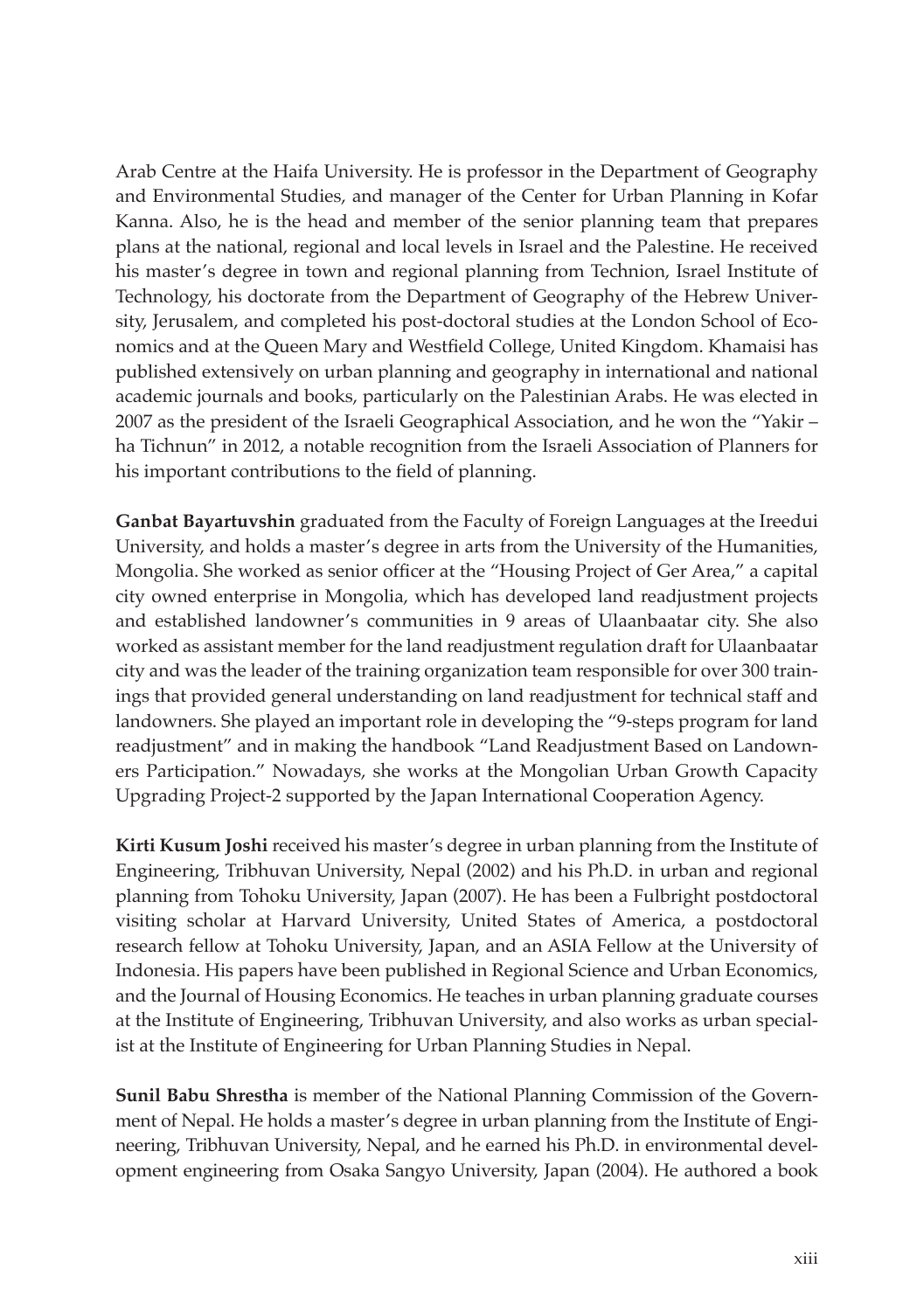titled "A Sustainable City Planning Methodology for the 21st Century (Concept of Food Green City)" and have a number of peers reviewed articles published in the field of sustainable urban development, environmental planning and public private partnerships. Shrestha has over 20 years of experience working in private, government and non-government organizations in different professional and administrative positions.

**Adri Van Den Brink** is professor of land use planning and landscape architecture at the Wageningen University, Environmental Sciences Group, the Netherlands.

**Tommy Österberg** is a retired land manager from Swedesurvey and a part-time professor at the University of Lund, Sweden. He has worked with cadastral surveys in Sweden and with the development of legislation and methodologies for land use planning, including for the Swedish *Joint Land Development Act*. Also, Österberg has been working as advisor in institutional development projects between the Swedish land administration authority and sister organizations in developing countries. He is also engaged in international training programmes at Swedesurvey in the field of land administration and management.

**Tzu-Chin Lin** is professor in the Department of Land Economics, at the National Chengchi University in Taipei, Taiwan, and gained his doctoral degree from the University of Reading, England. He has researched the nature of land markets and associated policies that affect them, and has published articles in academic journals, such as Land Economics, American Journal of Agricultural Economics, Land Use Policy and Habitat International. Outside the University, he regularly teaches at the International Center for Land Policy Studies and Training at Taoyuan, Taiwan on land valuation and land policies. He was a visiting professor in 2008 and 2009 at Aalto University, Finland and in 2010 at the University of Bremen, Germany.

**Hsiu-Yin Ding** is assistant professor in the Department of Land Economics, at the National Chengchi University in Taipei, Taiwan. She has a Ph.D. degree obtained at the National Chengchi University with a thesis on land consolidation policies in Taiwan. Her researches lie in land use control and land consolidation in both urban and rural contexts, and her publications appear in Current Issues in Tourism and several local academic journals. She also sits in a number of local steering committees that oversee urban renewal and land consolidation projects.

**Ittipong Tanmanee** was the director of the Land Readjustment Bureau of the Department of Public Works and Town & Country Planning, from the Kingdom of Thailand, until 2016. He holds bachelor's degree in fine and applied arts, and master's degree in town and country planning from the Chulalongkorn University, Thailand. Tanmanee earned his Ph.D. in public administration from Suan Dusit University in Bangkok, and, since July 2016, he is the chief of the Public Works and Town & Country Planning Office